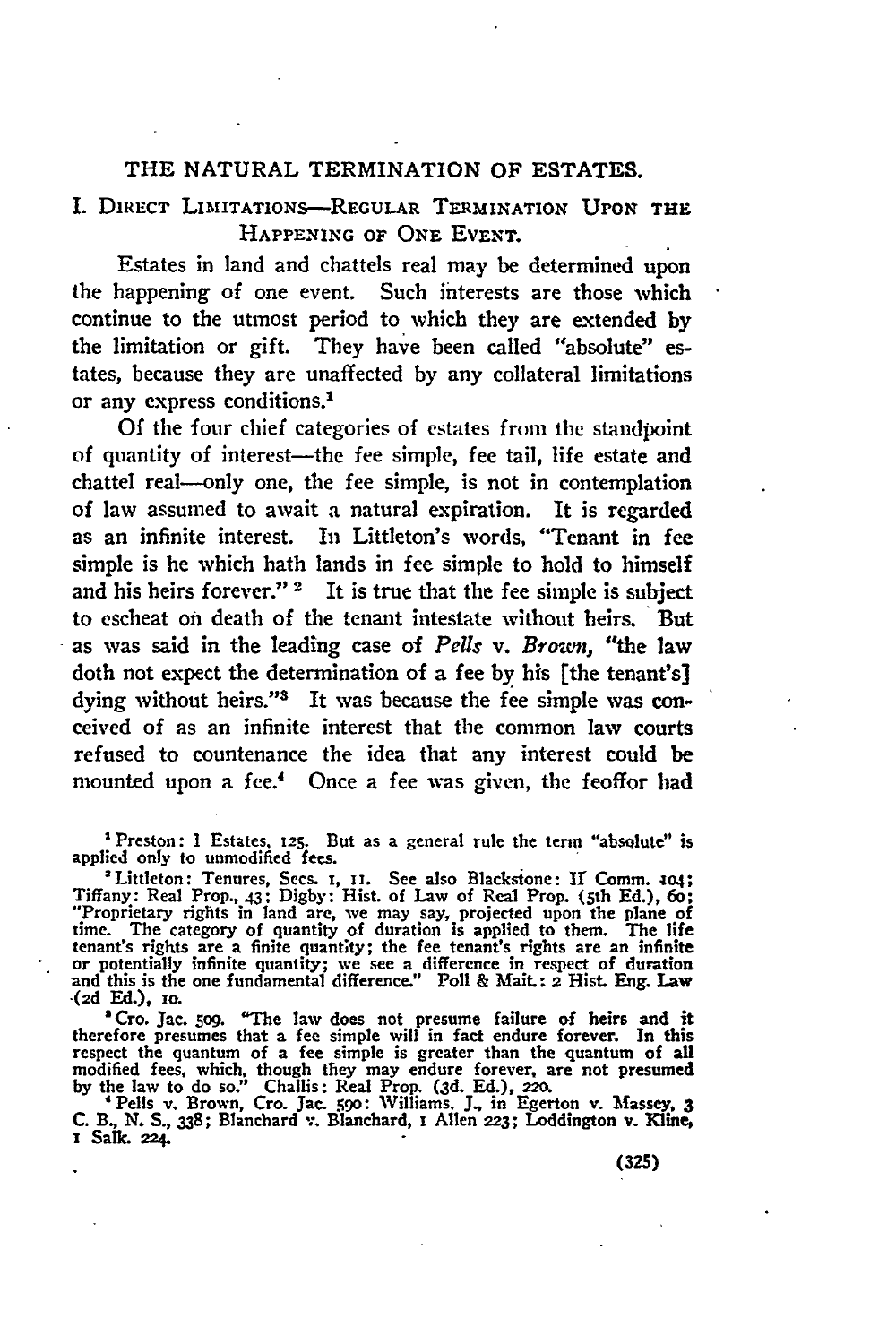nothing more to give; the law would not contemplate the occurrence of a contingency upon which he might have more to give.

The. fee tail is sharply distinguished from the fee simple in this respect. It is a fee "cut down" **'** to a wholly finite interest; an estate whose contemplated natural expiration is the very law of its being. The Statute De Donis,<sup>6</sup> by force of which the fee tail arose, was directed primarily not to the creation but to the determination of such estates. It sought to secure-and for about two hundred years was successful in securing-that whenever an estate was conveyed to a man and the heirs of his body the estate should cease only when the heirs of his body became extinct. So long as the fee tail remains a **fee** tail it is subject, when recognized today, to termingtion in this way. Such termination, **by** the extinction of the issue, is as clearly termination **by** natural expiration as is termination of a life estate **by** death of the life tenant.7 The life or duration of the fee tail is, so to speak, the life or duration of that stock of descent, general or limited, to which it is given.8 When that expires the estate *ipso* facto comes to an end as an estate tail.<sup>9</sup> If anything remains or flows out of it it is only a life estate of a special character known as a tenancy in tail after possibility of issue extinct.<sup>10</sup>

An estate for life, in the ordinary sense, as it is an estate which is measured by the life or lives of one or more persons,<sup>11</sup>

**'See** Leake: Property in Land **(2d Ed.),** *26.*

"'And note that this word (talliore) is the sanie as to set to some certainty,- **. . .** what issue shall inherit **by** force of such gifts, and how long the inheritance shall endure." Littleton: Tenures, Sec. 18.

A fee tail is a particular estate. A remainder may be limited upon it; and there is a reversion in the donor. Co.: **Lit.** 22a, 22b; Challis: Real Prop. (3d Ed.), **298. Digby:** Hist. Real Prop. (5th **Ed.), 224, 225.** In this respect the fee tail differs from the fee simple absolute and all modified fees, which can never be regarded in any proper sense as particular estates.

'Littleton: Tenures, **i8;** Digby: Hist. Real Prop. (5th **Ed.), 25o.**

'Williams: Real Property (22d **Ed.), go.**

**"See** Littleton: Tenures, Sees. **32, 33.** A tenint in tail after possibility of issue extinct could not suffer a common recovery, moreover, he cannot<br>at the present day make any disposition under the English Fines and Re-<br>coveries Act. Challis: Real Prop. (3d Ed.), 314. The estate is distinguishable from the ordinary life estate in that the tenant can commit **waste.** Littleton: Tenures, Sec. **34.**

" Thus Challis: Real Property **(3d** Ed.), **338,** divides estates for life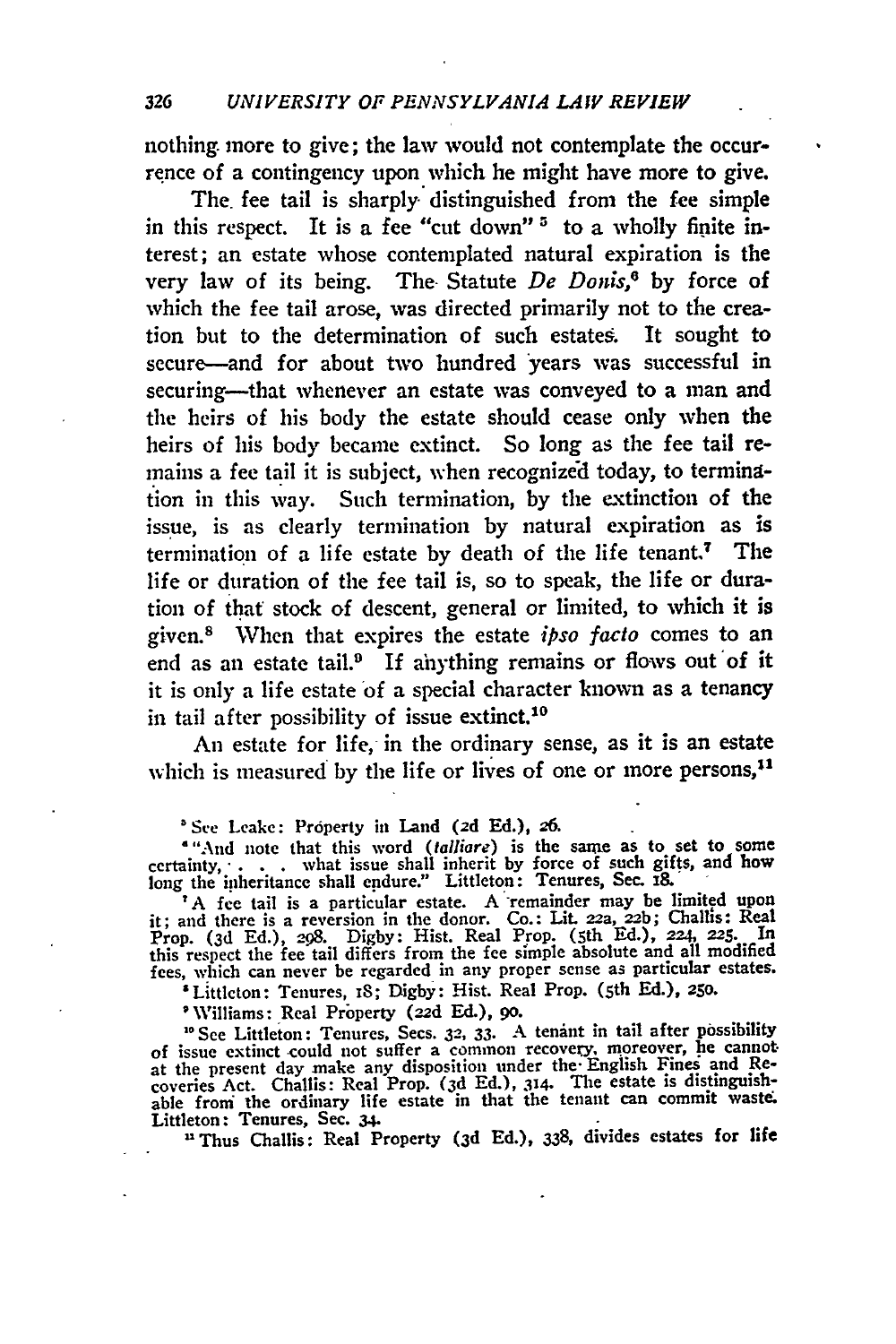affords almost the readiest illustration of the estate whose determination is by natural expiration. Lives in being have frequently been compared to burning candles. They must all burn out in time. **So** when the life or lives that measure the duration of a given estate have burned out the estate is naturally at an end.

If the legal analysis **of** estates were to be changed some might be found to say that whenever a life- estate is not for the life of the tenant himself but is **pur** *autre zie,* or for joint lives, or for the life of the longest liver of several persons, it might well be spoken of as a life estate subject to collateral limitation or at least to determination **by** collateral lives.12 But the practice of treating the terms "tenant for life" or "life tenant" as including both a tenant for the term of his own life and the tenant for the term of another's life is too deeply rooted to make this at all desirable." Littleton treated the two interests as co-ordinate and of the same general character. "Tenant for term of life, is where a man letteth lands and tenements to another for term of the life of the lessee, or for term of the life of another-man. In this case the lessee is tenant for term of life." 14 and this treatment has been the practice of writers on the law of real property ever since.<sup>15</sup>

into, **"(x)** An estate for the life of the tenant himself; (2) An estate for **tie** life of another person, or *pur* autre vie; **(3)** An estate for the joint lives of several persons; and (4) An estate for the life of the longest<br>liver of several persons."

**<sup>33</sup>**The fact that an estate *pur autre vie* usually arises from assignment of an estate for tenant's own life, in other words, is an estate for life transferred would, alone, make the orthodox treatment of that interest natural. But such an estate may also be created *de* novo. Moreover, whether created **by** assignment or *de novo,* it is subject to incidents which distinguish it from the estate for tenant's own life. It was not regarded in early times as a freehold. See Williams: Real Prop. (2zd **Ed.), 132.**

**"** Moreover, it would involve some special difficulties of its own. For example, when an estate was measured **by** the lives of the tenant himself and **of** another person or persons and the tenant survived the other lives, it would **be** an estate for life simply, but if the tenant died first it would resemble, and for the residue of the term become, an estate *put atire vie..* Co.: Lit. 416; Leake: Prop. in Land **(2d Ed.), r44.**

Littleton: Tenures, Sec. **56.**

Co.: Lit. **41b.** Blackstone: **IT** Comm. 12o; Leake: Prop. in Land **(2d** Ed.), **44.** Washburn: Real Prop., Sees. *220,* 221; Tiffany: Real Prop, **70.** But see Challis: Real Prop. **(3d Ed.), 339,.357;** he gives distinct'chapters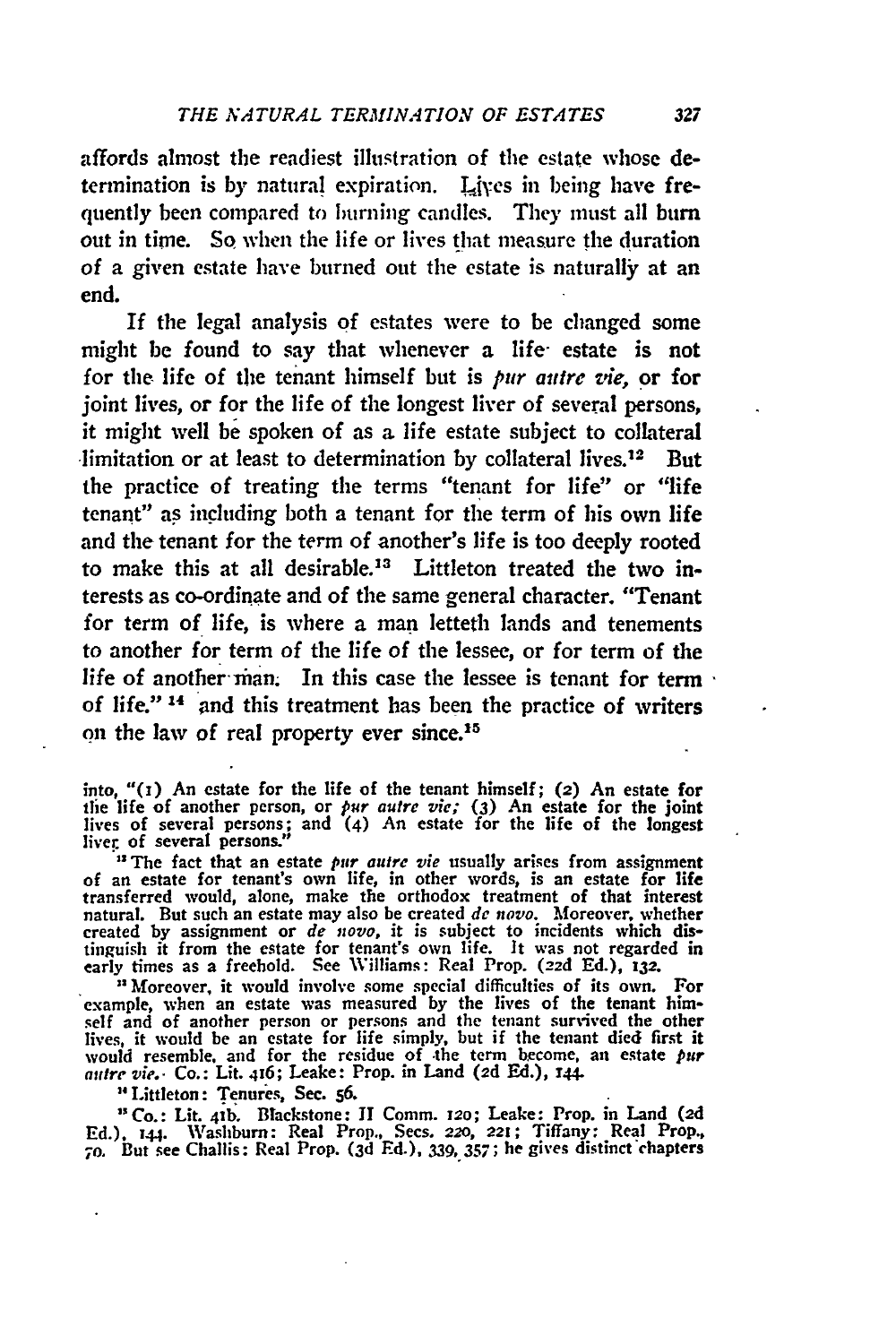The manner of termination of an estate for the life of another is paralleled **by** the mannei of termination of the "base fee"-using that term in this place not as synonymous with determinable fee or fee on collateral limitation, 16 but in the restricted sense in which it is employed **by** such English writers as Challis and Leake.<sup>17</sup> A base fee so considered is in effect a fee tail transferred in such manner as not to bar the remainder or reversion but to give to the transferee an estate so long as the original donee shall have heirs of his body.<sup>18</sup> The estate *pur autre sie* naturally terminates or expires when the person by whose life time it is measured dies. So here, the base fee naturally terminates when the line of issue by which it is measured becomes extinct.'<sup>0</sup>

Finally chattels real, when unqualified and subject to no condition, may be said to have a natural termination. As to its continuance, says Preston, a chattel real is to be considered an

*2c6;* Mass. Land. Court Decisions, **p. 210;** Tiffany: Real Prop., **p.** i9p. For such usage there is authority no less respectable than Lord Coke himself. io Co. **97'b;** Co.: Lit. ib; Challis: Real Prop. **(3d Ed.),** 62, **63,** and see **Digby:** Hist. Law Real Prop. (5th **Ed.), 224.**

<sup>17</sup> The base fee in this restricted sense of the term cannot be created **by** original grant, or "mere limitation." Challis: Real Prop. **(3d Ed.), 325.** Leake: Prop. in Land **(2d Ed.), 231,** observes that a base fee may coexist with a reversion or remainder by "matter *ex* post facto," though it cannot be thus limited by an original grant. But a determinable fee, to **A** and his heirs so long as B has heirs of his body, can be created by mere limitation. See the discussions appended in Seymour's Case, zo Co. **95b;** Challis: Real Prop. **(3d** Ed.), **330.**

**"** Challis, who has contributed much to our knowledge of the base fee, describes it as follows in his Real Property **(3d Ed.), 325:** "The earliest (not to say the only) attempt to define the term *base fee* with which the present writer is acquainted is that given by Plowden; and his definition is substantially as follows: A base fee is a fee descendible to the heirs general upon which subsists a remainder or reversion in fee<br>simple. The conditions laid down by this definition can only be fulfilled<br>by conversion of a fee tail into a fee descendible to the heirs general, by<br>so subsisting upon the fee tail. For no fee descendible to the heirs general which arises by mere limitation, can have subsisting upon it any remainder or reversion." See also Leake: Prop. in Land **(2d Ed.), 28,** 231, and note how the "Fines and Recoveries Act" has further limited the force of the term.

*'* Leake: Prop. in Land **(2d Ed.), 28** Seymour's Case, zo Co. 95b.

to consideration of estates for the life of the tenant, and estates **pur** *autre* **vze. .** It is generally used in this way in this country. **17** Harv. L **Rev.,**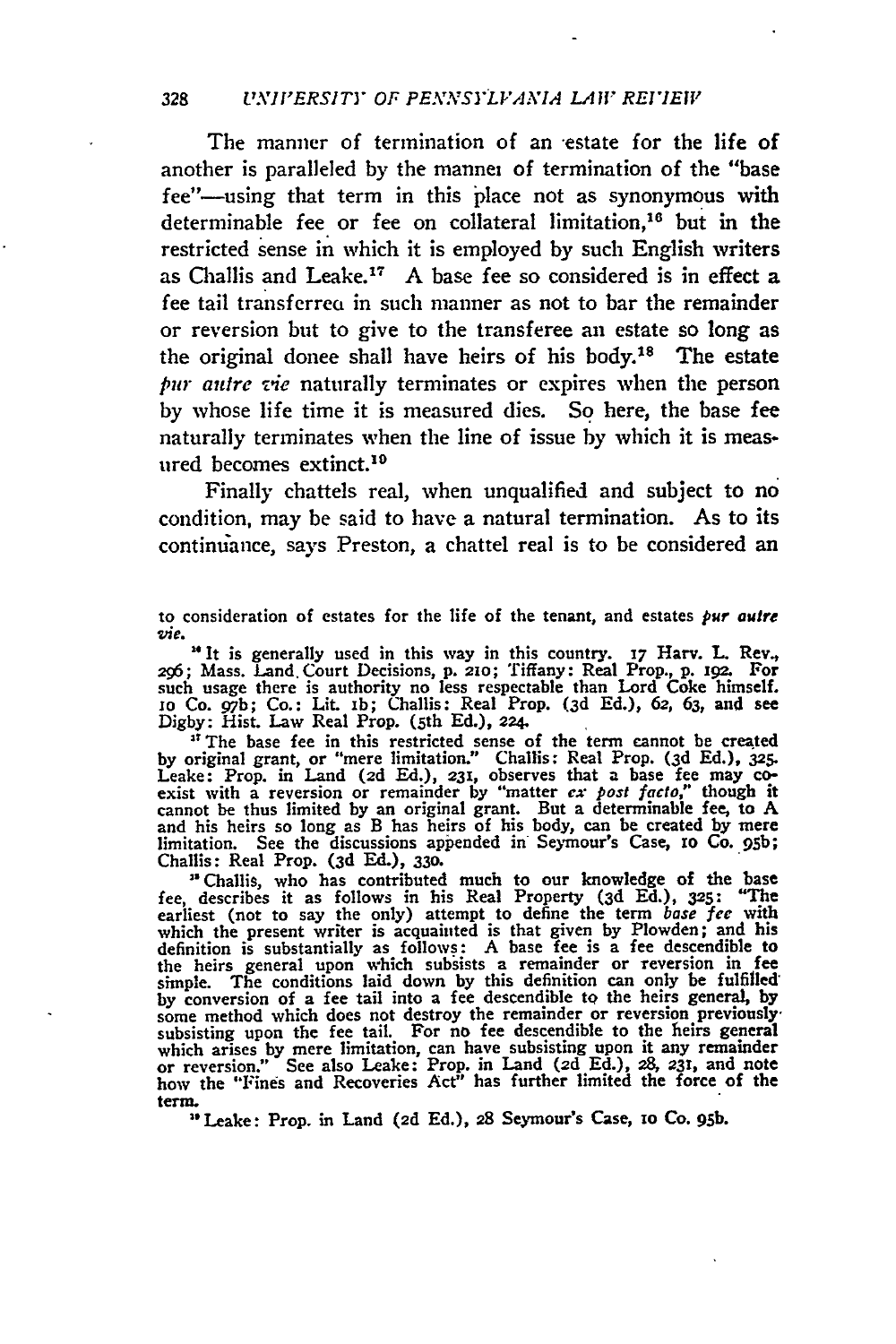#### *THE NATURAL TERMINATION OF ESTATES*

absolute estate. It is an estate "which in point **Qf** limitation will certainly continue to the end of that period" for which it was given.20 The end is certainly known, this being the prime characteristic which distinguishes estates for years from other interests. "For regularly in every lease for years the term must have a certain beginning and a certain end."<sup>21</sup>

# **II.** COLLATERAL LIMITATIONS-REGULAR **TERMINATION** UPON THE **HAPPENING OF** EITHER OF Two EVENTS.

The determination of estates whose quantum is designated **by** what is usually termed a "collateral limitation," a "special limitation" or more briefly-though at the expense of clearnessa "limitation" requires separate consideration.<sup>22</sup> But it may be emphasized at the outset that the termination of such estates is on all fours with the termination of the estates previously considered. It is termination **by** natural expiration. Any other conception of the determination of such estates is irreconcilable with certain of the most fundamental rules of the common law, particularly with the rule that no future interest can be limited in derogation of a prior estate.

What makes desirable, if not necessary, this separate consideration is **the** fact that such estates may naturally determine upon the happening of more than one event.<sup>23</sup>**A** life estate for the tenant's own life determines with the death of the tenant.

**'** Preston: I Estates, 126.

<sup>a</sup> Bishop of Bath's Case, 6 Co. 34b. Duration, however, may be limited by reference, as well as expressly. The case continues: "Yet if by<br>reference to a certainty it may be made certain it sufficeth. For example,<br>if A leaseth his land to B for so many years as B hath in the manor of *Dale* and B hath then a term in the manor of *Dale* for ten years, this is a good lease **by A** to B of the land of **A** for ten years."

'Littleton used none of these terms, but instead the term **"condition** in law." Tenures, Sec. s8o. Coke entirely opposed this usage. In **dis**cussing this section of Littleton, he says: "Here Littleton termeth words of limitation to be conditions in law: for his first example is, 'During the coverture between them.' This word (durante) is properly a word of limitation, as durante viduitate. . . . . And properly a condition in law is, Co.: Lit. **234b.**

'Indeed it appears that they may be so limited as to determine **upon** the happening **of** any one of several events. Preston: **I** Estates, **26.**

329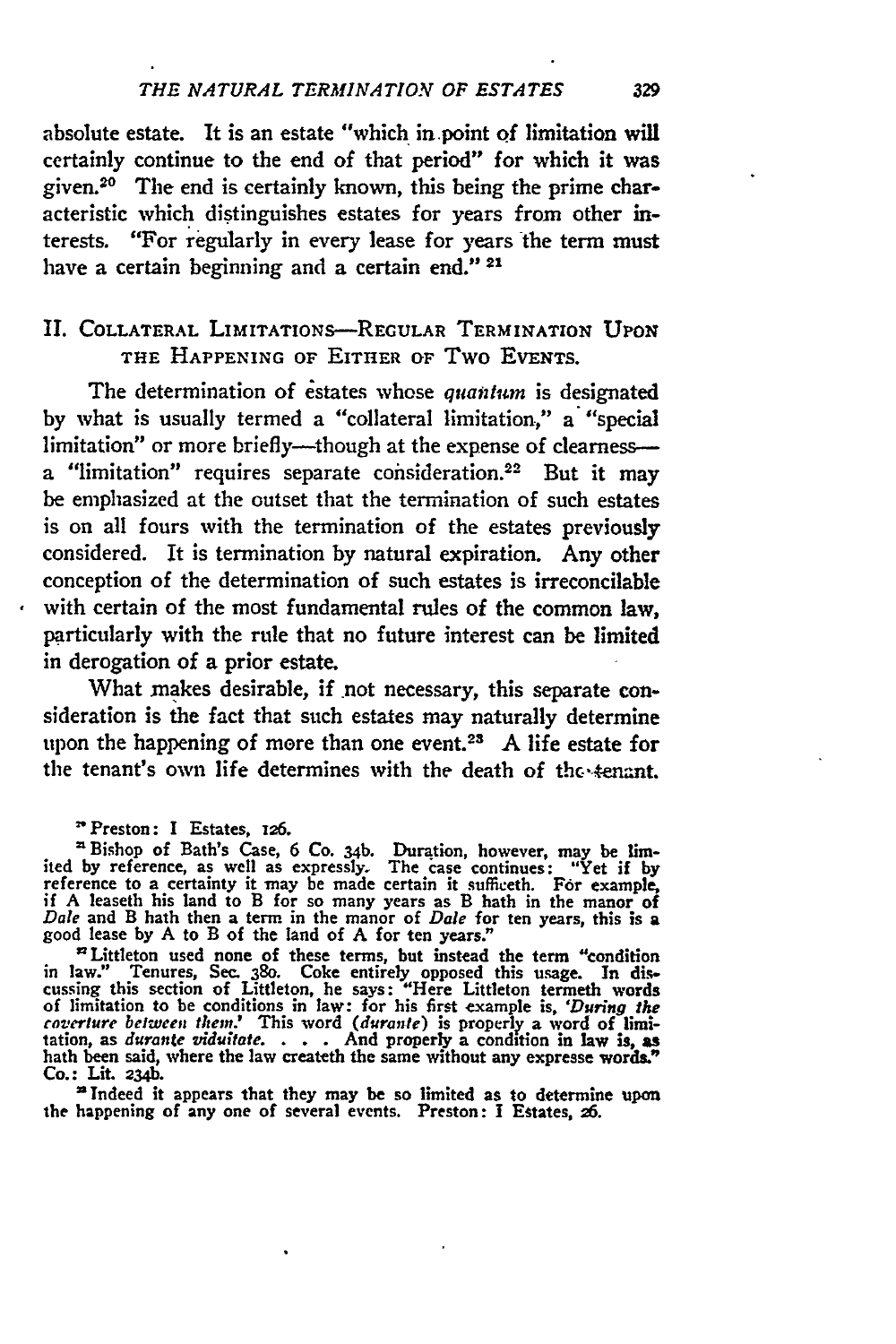An estate pur autre vie determines with the death of *cestui que vic.* A fee tail and a base fee determine upon the extinction of issue. In all of these cases the event is single. A determinable life estate on the other hand-for example an estate to A so long as she remains the widow of B-determines upon either the death or remarriage of A. And so with a determinable fee tail, a determinable base fee, $24$  or a determinable estate for years. The determinable fee simple is in a case by itself. The duality of the events affecting this estate is not that of determination on direct or collateral limitation. For the law will never expect its determination *by failure of heirs,* any more than it will expect the determination of a fee simple absolute on such an event.<sup>25</sup> In that respect it is a potentially infinite interest. A conveyance of a determinable fee "exhausts the fee" as completely as does a conveyance of a fee simple absolute. But the law may contemplate its determination by the happening of the collateral contingency though it insists that the contingency must be one that may never happen.20 The determinable fee, then, is one which will determine on the happening of a collateral

**"A** determinable fee tail so transferred as to bar -the rights of the. issue in tail only, leaving unaffected the rights of persons entitled in re- version or remaindeir, might be called a determinable base fee, or a base fee with a proviso for cesser. *Cf.* Leake: Prop. in Land **(2d** Ed.), 164, and his examples of provisos for cesser.<br><sup>25</sup> The words in Pells v. Brown, Cro. Jac. 590, that "one fee cannot

be in remainder after another; for the law doth not expect the determination of a fee **by** his dying without heirs, and therefore cannot appoint a remainder to be given upon determination thereof," necessarily include all modified fees. It is believed that no authority will be found to say that the law will expect a failure of heirs in case of any modified fee, either determinable or on condition. Co.: Lit. iSa, says of Littleton's statement, "that a man cannot have a more large or greater estate than fee simple." (Litt., Sec. 18), "This doth extend as well to fee simples conditional and qualified, as to fee simples pure and absolute. For our author speaketh here of the ampleness and greatness of the estate, and not of the per-<br>durableness of the same. And he, that -bath a fee simple conditional or<br>qualified, hath as ample and great an estate, as he that hath a fee simple absolute; so as the diversity appeareth between the quantity and quality of the estate."

"Challis: Real Prop. **(3d** Ed.), *220.* "It is a quality of this estate, while it falls under this denomination, that it is liable to be determined by some act or event expressed in its limitation, to circumscribe its con-<br>tinuance, or inferred by the law as bounding its extent." Preston: I Estates, **431:** Gillespie v. Broas, **23** Barb. **370. 376;** Shaw v. Hoard, **j8 0.** St. **221.**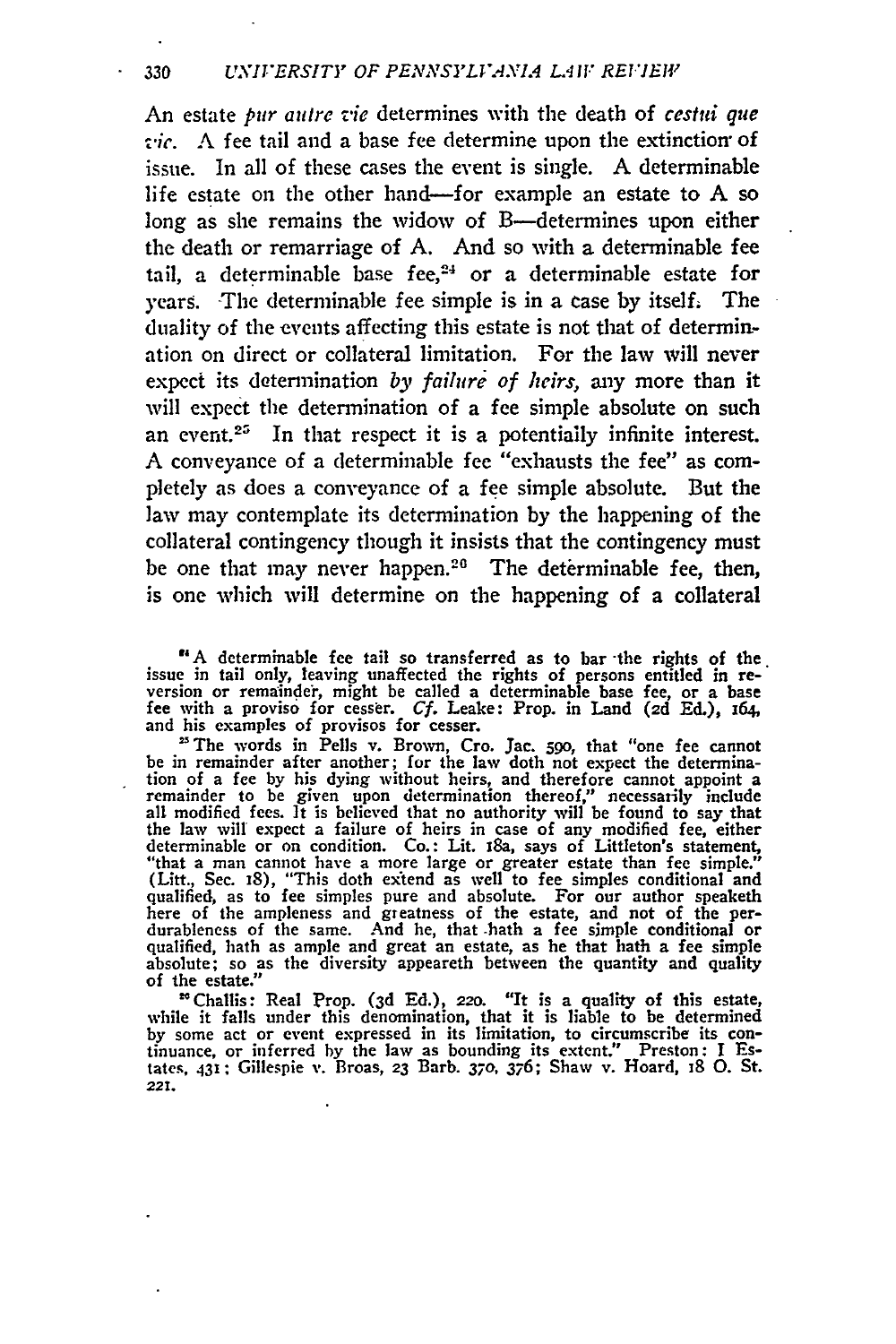event; or become a fee simple absolute if the event is one which admits of becoming and becomes impossible.27

The books and cases are substantially one in treating the ending of determinable estates as natural but they do not always clearly express themselves to this effect. Not infrequently it is said that these estates are defeated **by** the happening of the contingency,28 as though the contingency were something exterior, coming in to cut off the estate before it **had** run its natural course. But after all this seems merely a manner of speech.29

Preston makes a clear, and for certain purposes, a very useful distinction between direct limitations, for example the limitations of ordinary life estates, and collateral limitations,<sup>30</sup> but he points out that "the collateral limitation [just like the direct limitation] marks the bounds or compass of the estate and the time of its continuance." Here he is showing how a limitation differs from a condition. Having shown that a limitation-and a collateral limitation at that-marks the boundary of an estate, he goes on to say: "The condition [on the other hand] has its operation in defeating the estate before it attains the boundary." **31** And so in the more modem books, as in

<sup>27</sup> Challis divides determinable fees into two classes according as they are liable to determine on (1) a contingency which admits of becoming impossible to happen, such as the marriage of A, which may become impossible must forever remain liable to happen; such as the fall of a particular building. Challis: Real Prop. **(3d Ed.), 254.**

**'** Preston: I Estates, **431** (but **cf. p.** 42) **;** Warner v. Tanner, **38 0.** St. **uz8;** Morris Canal and Banking Co. v. Brown, *27* **N. J.** L. **x3.**

**"** In view of the fact that words of condition have often been treated as creating a mere limitation (see Leake: Prop. in Land **[2d Ed.], x68;** Tiffany: Real Prop., 191), this manner of speech is not surprising. This<br>situation affords a certain justification for the term "conditional limitation"<br>as applied to collateral limitations by Sanders, Leake and others.

**'** See Preston: **I** Estates, 43, as amplified in Challis: Real Prop. **(3d Ed.), 252:** "A *direct* limitation marks the duration of estates **by** the life of a person, **by** the continuance of heirs, **by** a space of precise and measured time; making the death of the person in the first example, the continuance<br>of heirs in the second example, and the length of the given space in the third example, the boundary of the estate or the period of duration. A *collateral* limitation, at the same time that it gives an interest which **may (by** possibility) have continuance for one of the times (marked out) in a direct limitation, may, on (the happening of) some event which it de-scribes, **put** an end to the right of enjoyment during the continuance of that time."

"Preston: **I** Estates, 49.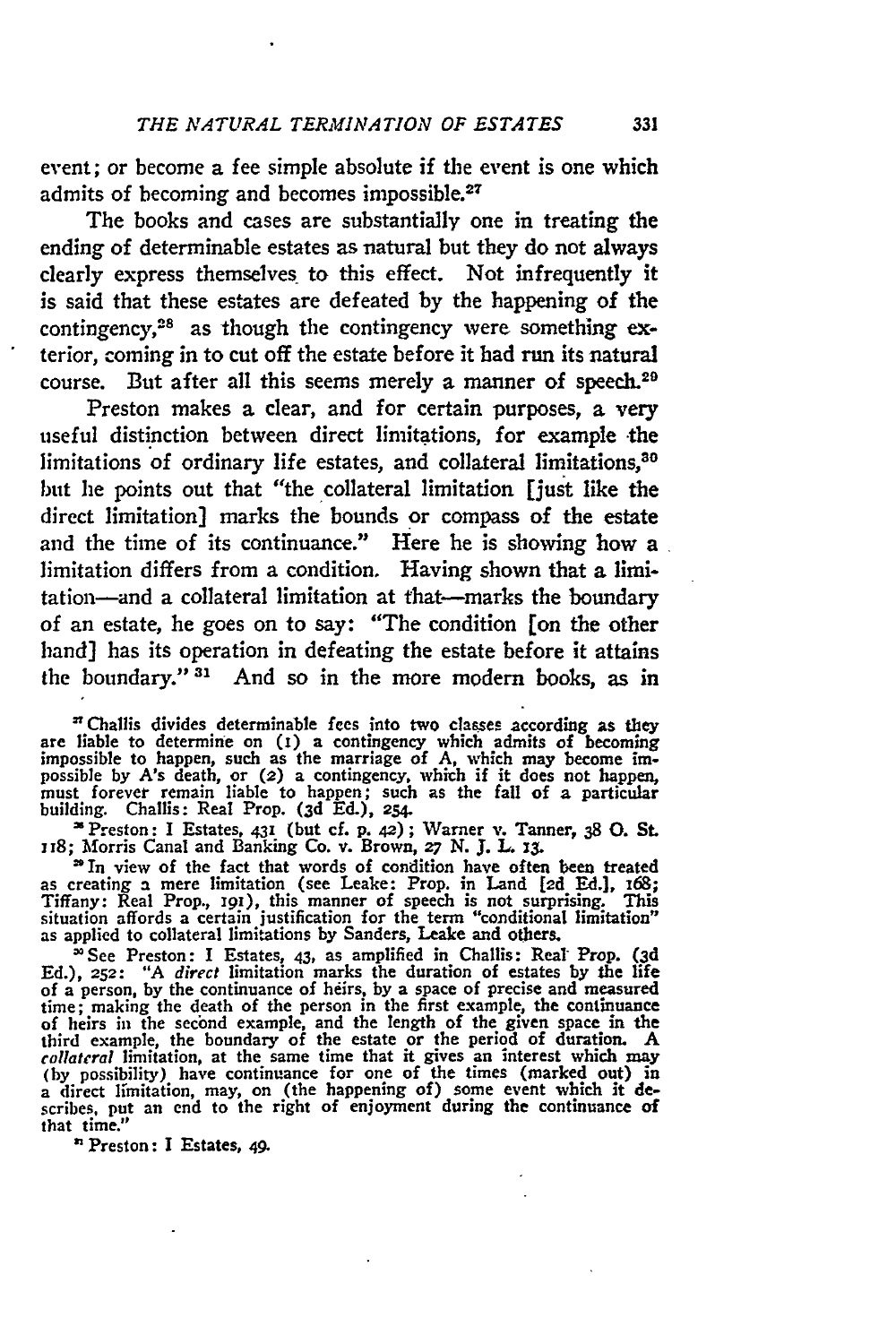#### **332** *UNIVERSITY OF PENNSYLVANIA LAIW REVIEtr*

Tiffany's, "The Modern Law of Real Property." Words of condition "are considered to provide for the cutting off of the estate before its regular termination." Whereas "'in the case of an estate on special [he employs this word rather than "collateral"] limitation, the words of contingency are regarded as part of the limitation itself, and so as not cutting off an estate previously limited, but merely marking the *quantum* of the estate."  $32$  This is as much as to say that an estate which comes to an end upon the occurrence of a contingency named in the collateral limitation ends regularly, because its sands have run. "The only practical distinction between a right of entry for a breach of condition subsequent and a possibilify of reverter upon a determinable fee," says the Supreme Court of New Hampshire, "is that in the former the estate in fee does not terminate until entry by the person having the right while in the latter the estate reverts at once upon the occurrence of the event **by** which it is limited." **s3** This is like Blackstone's language where, speaking of a determinable life estate, he says that "whenever the contingency happens" the estate is "absolutely determined and done."<sup>34</sup> Judge Davis, of the Massachusetts Land Court, speaking of the determinable fee follows a common practice in using the words "when it has reached its

"Tiffany: Real Prop., i89. "The object of such a limitation is **not** to impose a penalty, but to mark the extent of the interest given; against the terms of which, equity has not power to relieve"--said of an estate limited to the testator's widow so long as she remained such, in Bennett v. Robinson, io Watts (Pa.), 348, **351.**

<sup>22</sup> Lyford v. Laconia (1908), 75 N. H. 220, 225; Fuller v. Wilbur, 170<br>Mass. 506; Re Carnes Settled Estates (1899), 1 Ch. 324, 329; Re Hope<br>Johnstone (1904), 1 Ch. 420; Dickson's Trust, 1 Sim., N. S., 37, 43, 46; Doe v. Yates, 5 B. & Ald. 544. In the two preceding, as in many other cases, the contingency is spoken of as a proviso or condition subsequent, defeating the estate. But very often words of apparent condition create only l 16i See the discussion by Hosmer, **J.,** in Wheeler v. Walker, 2 **Conn.** 196, **2,oo.** "The proviso is, in its ordinary construction, one of cesser and determination only." Scarborough v. Doe, 3 A. & E. 897, 965: "It has<br>been said that the distinction between words of limitation and words of<br>condition lies in the terms used; but it is, perhaps, more correct to say that it depends rather upon the intention and effect than upon the exact letter of **the** words." Leake op. cit. **i68;** Shep. Touch., by Preston. **121, 122.** Owen v. Field, **1o2** Mass. go, io5.

BI.: II Comm., **1x2.**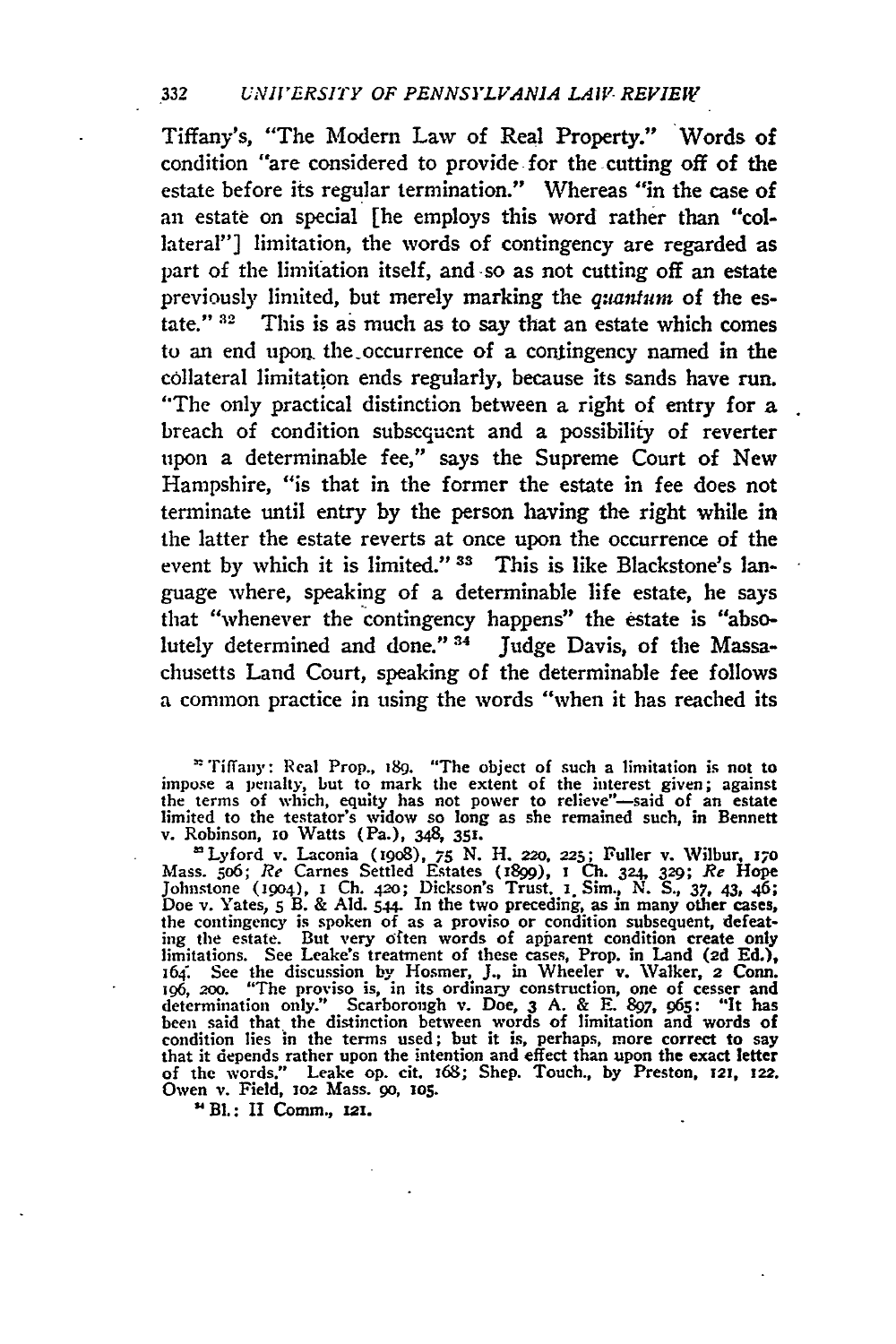natural end.' A collateral limitation, quite like a direct limitation, "marks the period which determines the estate," says the Massachusetts Supreme Court in *Church in Brattle Sq. v. Grant.*<sup>36</sup> Or as Professor Gray with others puts it, such an estate expires by the terms of its original **limitation.8 <sup>7</sup>**The thought is similarly expressed **by** Leake when he says that such a limitation "operates to determine the estate **by** the intrinsic force of the limitation; in the event prescribed **by** the terms of the condition [substitute "limitation"] the estate ceases." **38**

It is the common practice to treat determinable life estates and determinable estates tail as subordinate or modified categories of life estates proper or estates tail proper.<sup>39</sup> This has advantages-but it has the defects of those advantages. In most respects determinable life estates are like life estates, and determinable estates tail like estates tail. The rules of law concerning the rights and obligations of the tenant are practically the same. But from the standpoint of the termination of these **es**tates such treatment tends to cause confusion. It is not to be wondered at when even a leading text writer who observes that words of collateral or special limitation merely "mark the *quanturn* of an estate" also observes that "the character of an estate as one for life is not changed **by** the fact that it may terminate on a contingency before the end of the life." That is but following in the footsteps of Littleton and Coke. And it follows as a not surprising consequence that the same text writer is found saying: "In order to constitute a life estate it is not necessary that the estate be such that it must continue during the life or lives named; it being sufficient that it may so continue, though liable to **be** *cut off 40* **by** the happening of a contingency before

**'First Universalist Church, Petitioner, Mass. Land Ct. .Decisions, 2o9.**

**n3 Gray, 142, 147.**

**'Perpetuities, See. z3.**

**'Leake: Prop. in Land (2d Ed.), i6f.**

**"In English books an estate tail subject to a collateral limitation is often spoken of as** a **fee tail with** *proviso for ceuser.* **Leake: Prop.** in **Land (2d Ed.), 163.**

**'The italics are supplied. Compare** with **this the clear statement of the effect of the contingency upon a determinable life estate** in **Harrison v. Foote, 9 Tex. Civ. App. 576, 58o: "The home** as **it** exists **is to continue,**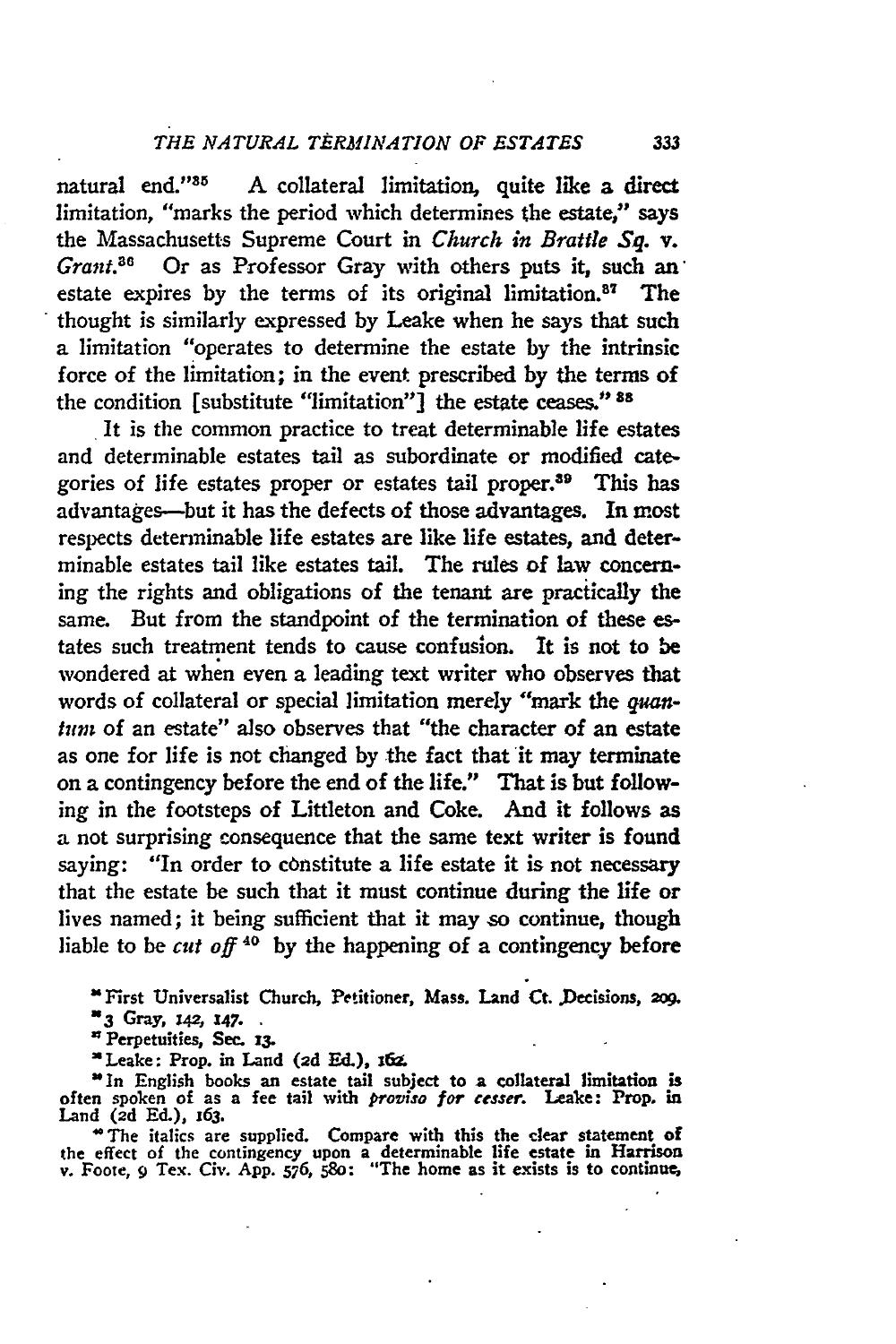#### 334 *UNIVERSITY OF PENNSYLVANIA LAW REVIEW*

the termination of such life or lives." Whereas if it had been the habit to treat ordinary life estates and determinable life estates as co-ordinate and distinct kinls of freeholds, the temptation to use the word "cut off," or other words suggestive of and generally used as meaning a premature termination would have been slight. But it would be profitless to quarrel with the beaten track. **. .**

It is more difficult to surrender to a practice of treating determinable estates for years as of a kind with the ordinary estates for years. As has been indicated, that which determines the nature of the ordinary estate for years is the certainty of the time of its beginning and its ending. But the ending of a determinable estate for years is precisely as contingent and may  be subject to the same quality of contingency as the ending of an ordinary life estate.<sup>41</sup> The most familiar illustration<sup>42</sup> of the determinable estate for years is a lease for twenty-five years if A shall so long live.<sup>43</sup> The statement of Coke that such a lease is "certain in uncertainty"<sup>44</sup> does not much affect the matter.

but when the use of the land as a home shall cease, the purpose will have been subserved, and the estate shall determine. This is the substance of the provision. We think the **purpose** is to limit the life estate to the duration of the use as a home. When that terminates, the estate is to determine." And see the similar exposition, of a determinable fee however, in Henderson v. Hunter, **59** Pa. **335,** 341.

<sup>4</sup> But a leasehold which is to terminate on the contingency of mere default by the lessee, even when it is expressly provided that the lease shall be void in such event, is subject not to a limitation but to a condition. Tiffany: Real Prop., **193; Gray: Restraints on Alienation**, **101** note;<br>Davenport v. Reg., 3 App. Cas., 115, 128, 130.

'But there are many other illustrations: e. **g.,** a lease during the minority of the tenant, Bishop of Bath's Case, **6 Co.** 35b; a lease determinable upon notice by either party, Doe v. Baker, 8 Taunt. 241; a lease<br>to cease when the purpose for which it was given has been satisfied, Leake:<br>Prop. in Land (2d Ed.), 168, a lease to determine if the city should c the premises, Mungle v. Boston, 3 Allen 280; a lease to determine if the premises, Mungle v. Boston, 3 Allen 280; a lease to determine if the lessor should conclude to build on the premises, Shaw v. Hoffman, 25 Mich. 162, lateral) limitation."

"Preston: **I** Estates, **127.** "Upon the death of A, there is no residue of the term, though there may be a residue of the years, so that a limitation over for the residue of the *term* is void, unlers by *term* is meant the *time* and not the interest"; Leake: Prop. in Land (2d Ed.), 166. This is a plain statement of the distinctions made by Lord Mansfield in Wrigh v. Cartwright, **i** Burr. 282. **'\*Co.: Lit. <sup>45</sup>**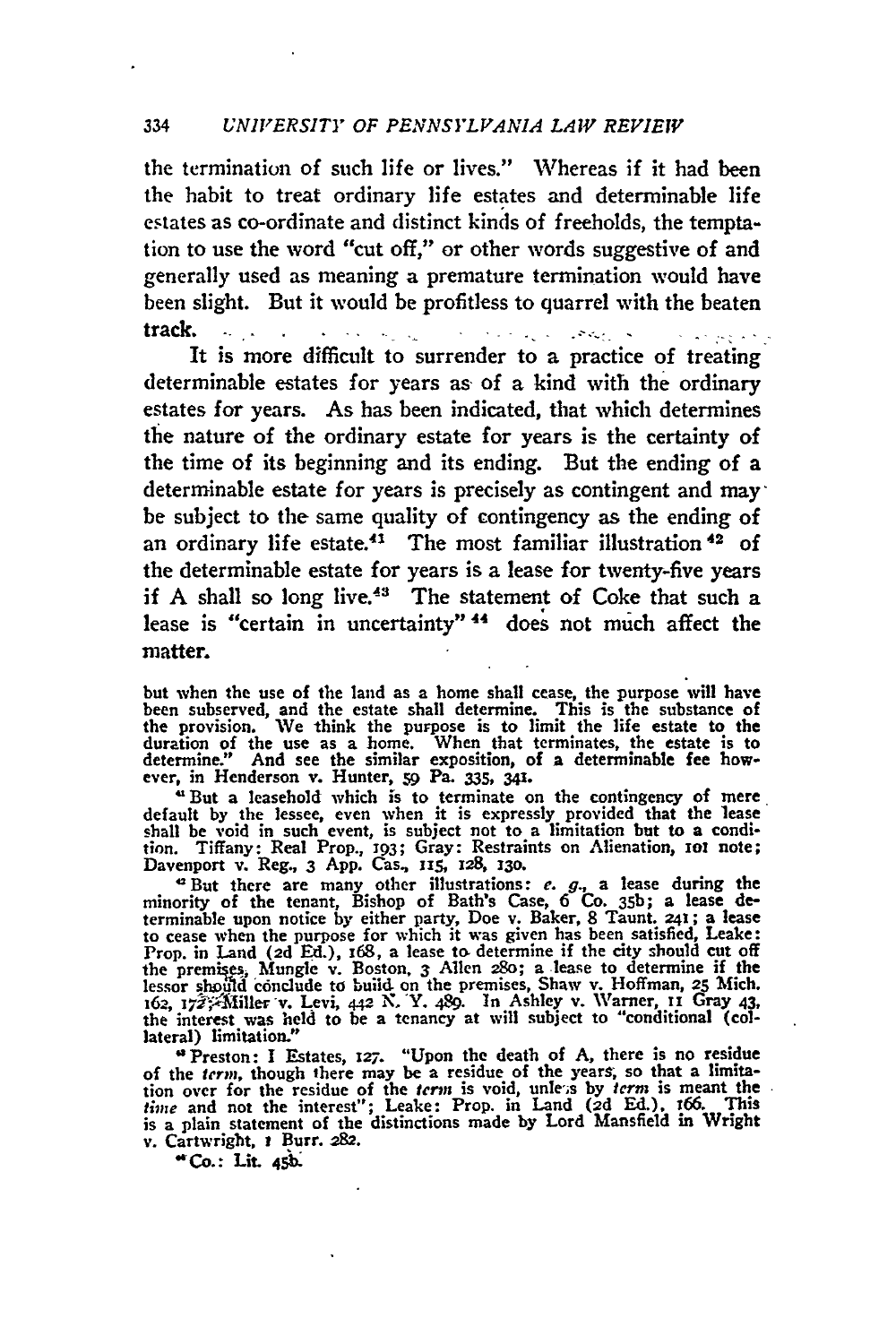Unlike other determinable estates the determinable fee tail may be discharged of the collateral contingency at the will of the tenant himself. The power of tenant in tail to bar the entail and convey a fee simple, an inseparable incident of the estate tail, is not affected by the .collateral limitation or proviso for cesser. The collateral limitation may be destroyed **by** a disentailing conveyance just as a remainder expectant upon the 'determination of the estate tail, or an executory limitation created to operate before or after the determination of the estate tail, or a condition may be.<sup>45</sup> The fee simple which the grantee takes is not a determinable fee but a fee simple absolute.

It is especially needful to emphasize that the determination of the determinable fee-when this estate is recognized, as it generally is in this country---is a purely natural termination. With a few important exceptions the determinable fee may be subject to, natural cesser on the same kinds of collateral contingencies as a life estate, a fee tail, or an estate for years.<sup>46</sup> The rule that a fee may not be made determinable on voluntary or involuntary alienation is a real and important exception. But the rule that the contingency must be one which in legal contemplation might by possibility never happen **47 -is** not a real exception. This rule has its parallels in the rules affecting the other determinable estates. If an estate is given to a man for

"Leake: Prop. in Land **(2d Ed.),** 164; Doe v. Scarborough, **3 A.** & E. **897, 965.**

'Preston: **I** Estates, **433.**

"So if an estate is given to a man and- his heirs so long as **he** shatl pay 20s. annually to A or as long as the Church of St. Paul shall stand, his estate is a fee simple determinable, in which case he has the whole estate in him; and such perpetuity of an estate which may continue for-<br>ever, pens will determine the estate (which contingency cannot properly **be** called a condition, but a limitation) may be termed a fee simple determinable.' Walsingham's Case, Plowd. 557. As the Church of St. Paul must fall<br>some time it is obvious that the possibility that the contingency will never<br>happen is one that is established not by the course of nature, but by law alone. Some writers have seemed to believe that if the event is one which must occur in the course of nature, the grantor would have not merely a possibility of reverter, but a reversion. **See** Washburn: Real Prop. **(M Ed.),** 168-17o; Preston: **I** Estates, 44o. But see Challis: **Real** Prop. **(3d** Ed.), 251; First Universalist Society v. Boland, 155 Mass. 171, 174; 24<br>Ency. of the Laws of England, 170. And compare with the above refer-<br>ence to Preston his statement on page 42 of Volume I.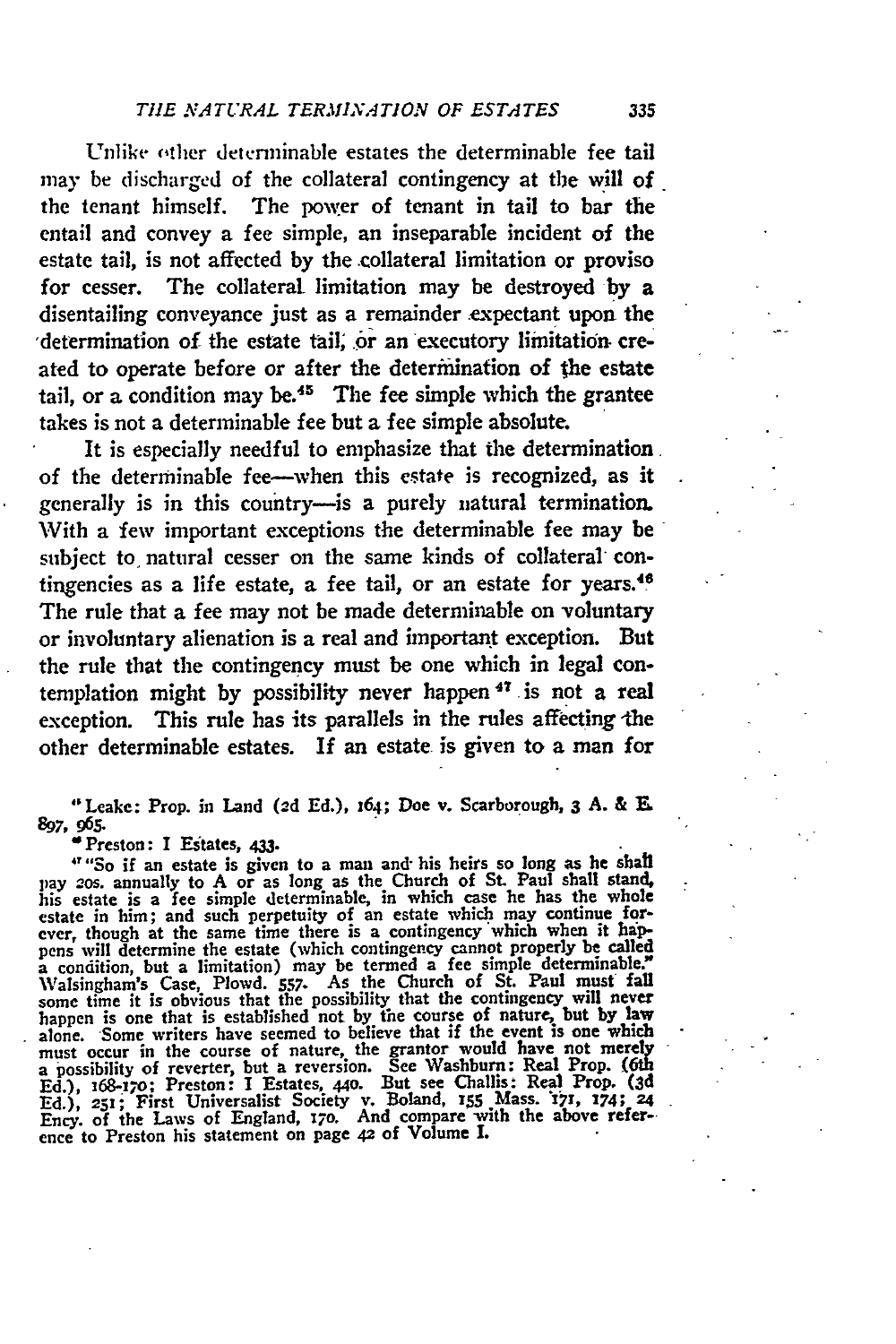### **<sup>336</sup>***UNIVERSITY OF PENNSYLVANIA LAW REVIEW*

life determinable upon an event which must happen at a fixed point of time it would seem plainly enough to be an estate for years. <sup>48</sup>**If** land is conveyed to **A** and his heirs determinable upon the falling in of one or several lives what would it be but an estate *pur autre vie?* The arguments that apply in like limitations of fees 49 apply here. No estate is a determinable life estate unless it may by possibility endure for life. No fee tail is a determinable fee tail unless its proviso fee cesser may **by** possibility never happen so long as they **are** heirs of the body.

But this comparison shouild not obscure the fact that in certain respects-especially in the rules that no future interest can be limited upon it at common law,<sup>50</sup> and that there is no reversion expectant upon it-the determinable fee has the qualities of a fee simple.

When a life estate, a fee tail, or an estate for years terminates--whether or not the estate in question is subject to a collateral limitation, *i. e.*, determinable,-the property passes to the remainderman or the reversioner. When a determinable fee terminates, the property reverts to the grantor, who had

"And just so an estate for years to a man and his heirs would not descend to the heirs of the lessee, but would pass to the lessee's executors." Littleton: Tenures, Sec. **740.**

"In the limitation of a determinable fee, the limitation is expressed<br>to be made to the grantee and his heirs until the happening of some future<br>event, which must be such a kind that it may by possibility never happen at all. ... A limitation to a grantee and his heirs until the happening<br>of some event which must in the nature of things happen sooner or later,<br>passes no fee. If the happening of the event, though certain, is not fixed in passes to the executor on the death. of the tenant." Challis: Real Prop. **(3d Ed.), 251.**

"'The fee having heen given and passed **. . .** there is nothing further for the subsequent limitation to operate upon," Egerton v. Massey, 3 C. B., N. S., 338. See John Chipman Gray, 3 Law Quarterly Review, 401.<br>"The possible duration of the estate exhausts the fee." 24 Ency. of Laws of England, **171.** And see further .for some hints of qualification, Gray: Perpetuities, Sec. **13,** and Sec. **14,** note **5. "No** estate can **be** limited **by** way of remainder on the regular expiration of a fee, even though it may be only a qualified fee which cannot last longer than an estate tail." Smith: Executory Interests, 165.